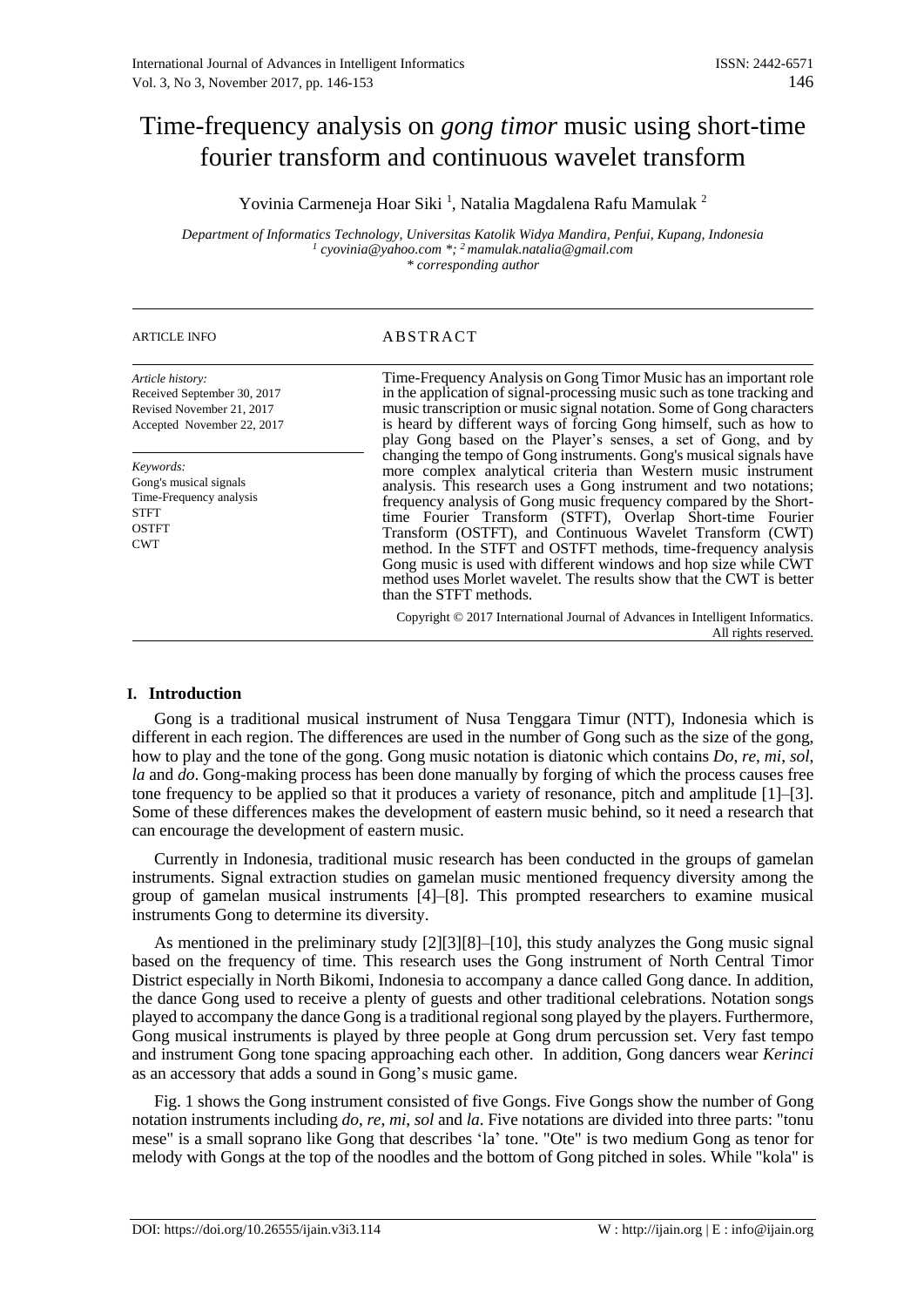two large Gongs that are like bass with a Gong over a pitched *do* and Gong down pitched *re*. Notation Gong does not have the low and high tones.



Fig. 1.Gong Music Percussion

Time-frequency analysis of music signals is important in the development of other music signal processing applications such as a peak of detection, blow detection and tone tracking (called transcriptions) [3][9][11]. Comparison of the appropriate frequency time required to overcome short blow-density and amplitude. Thus the study of musical instruments Gong can be developed.

Short-Time Fourier Transform (STFT) and Continuous Wavelet Transform (CWT) methods are used to display Gong music signals in the frequency domain of time. Spectrogram shows the frequency signal STFT time in the process, and schallogram shows CWT process. Thus, the difference is that the STFT process represents a time-frequency signal based on the size of the selected window so that the frequency in that window will be the same for all time [5][12][13], while the CWT process using the mother wavelet as a window that serves as a filter [14][15].

The purpose of this research is to get various frequency representation of Gong tone which can be used for development of other Gong music signal processing applications. Also, it can compare the performance of the method used for the development of further research. The sound of the gong which is used is a recording of two randomly chosen tones.

The performance evaluation of the signal extraction method is calculated by applying the Not Error Rate (NER) parameters. The accuracy of this NER method can be seen from the time frequency representation of the original signal from the analysis. The analysis result is expressed correctly if it produces a small NER.

#### **II. Method**

#### *A. Research design*

Fig. 2 shows the general purposed procedure. The input data is processed using a semi-synthetic process and then it separated by three methods namely STFT, OSTFT, and CWT. Spectrogram signal output is filtered to get the output of a separate recording. Furthermore, the output is evaluated by comparing the APM, and NER output with the smallest will be the choice.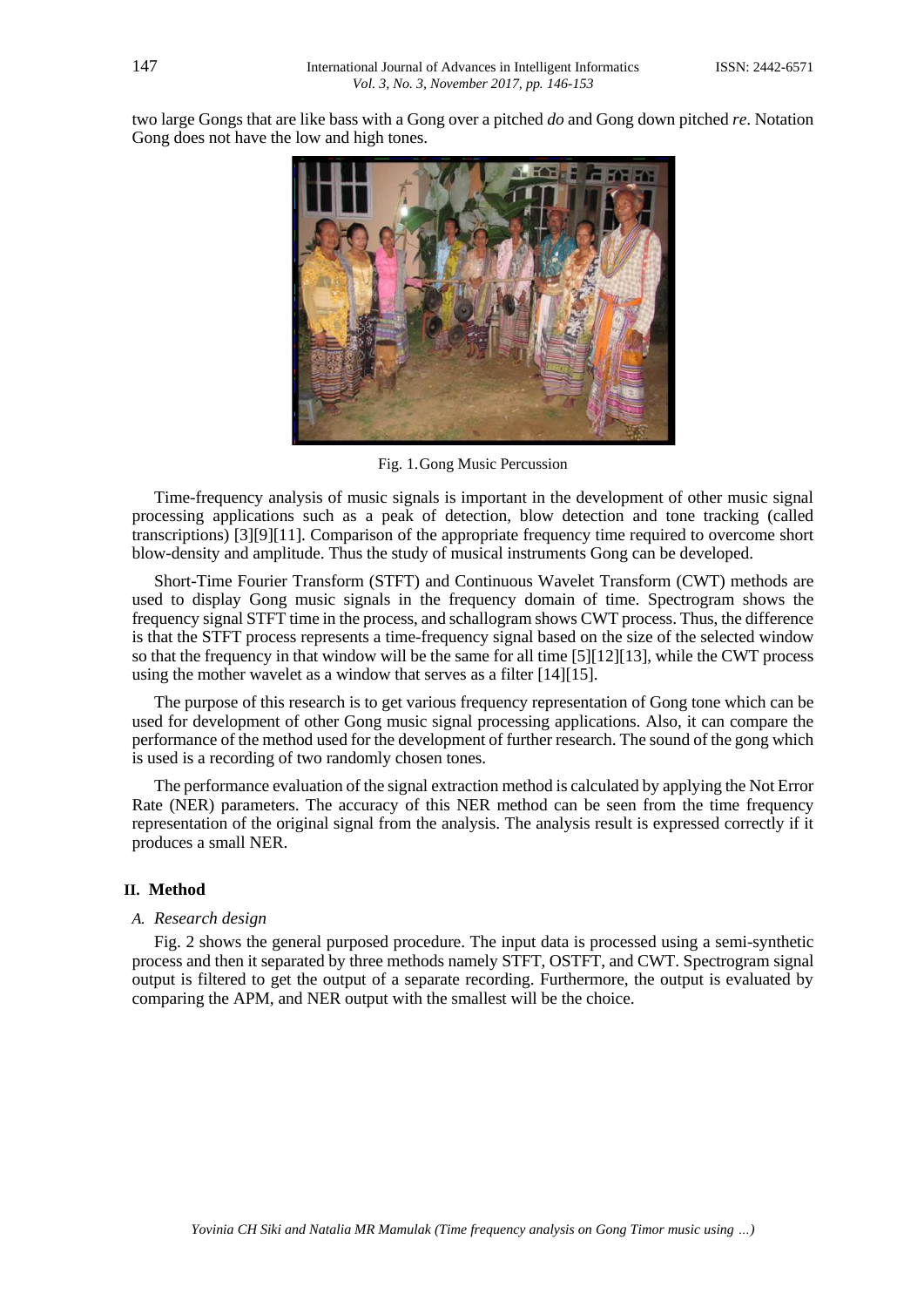

Fig. 2.General Purposed Procedures

# *B. Data Collection*

# 1. Recording Data (Acoustics)

The process of recording data using Behringer ECM8000 Condherer sound card and a microphone as sound energy converter (acoustic) into the computer's power, this would be equivalent to the results of the computer recording software installed. Illustration of data recording can be seen in Fig. 3.



Fig. 3.Illustration of data recording

# 2. Semi-synthetic Data

Semi-synthetic data obtained by recording the data incorporation Gong tone to the same song with the original notation of the song. Semi-synthetic illustration of data can be seen in Fig. 4.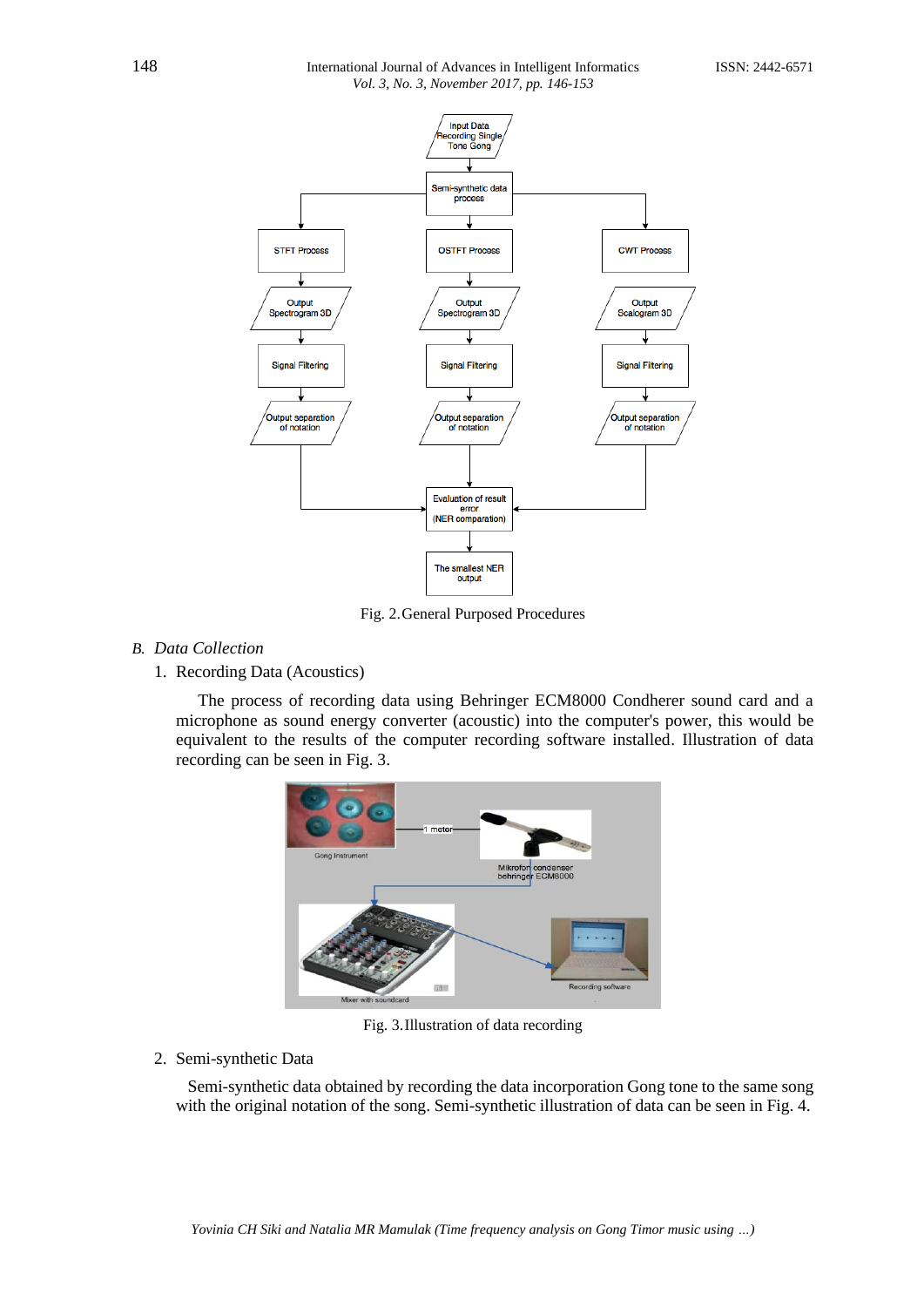

Fig. 4.Illustration of semi-synthetic data

#### 3. Research Data

The research data used in this study is an instrument Gong. Details of the research data is shown in Table 1. Total data used 9 data with the number of tones is 17 units.

| No.   | Tone                    | <b>Number of tones</b>        |  |  |
|-------|-------------------------|-------------------------------|--|--|
|       | Single acoustics $(do)$ |                               |  |  |
| 2     | Semi Synthetic (do sol) | 2                             |  |  |
| 3     | Semi Synthetic (do mi)  | 2                             |  |  |
| 4     | Semi Synthetic (re sol) | $\mathfrak{D}_{\mathfrak{p}}$ |  |  |
| 5     | Semi Synthetic (re la)  | 2                             |  |  |
| 6     | Semi Synthetic (do la)  | 2                             |  |  |
| 7     | Semi Synthetic (sol do) | 2                             |  |  |
| 8     | Semi Synthetic (sol re) | 2                             |  |  |
| 9     | Semi Synthetic (la re)  | 2                             |  |  |
| Total |                         | 17                            |  |  |

Table 1. Research Data

#### *C. Performance Evaluation*

Evaluation of error in the result of the division aims to determine the accuracy of the analysis method track of time spent. If a small percentage-error-rate is generated, the accuracy of the method used is better. On the other hand, the accuracy of the method is stated worse if the percentage error rate is greater than the accuracy of the method used. Performance measurement is calculated by using (1).

$$
NER = 100 \% x \frac{insertion + deletion + substitution}{number of notes}
$$
 (1)

The insertion represents a tone that should not exist but is recognized as a tone, deletion represents an unknown tone deleted, and the substitution represents a misidentified tone.

#### **III. Results and Discussion**

#### *A. Short-Time Fourier Transform (STFT) Process*

Signal feature extraction using STFT generate frequency domain signal time (Fig. 5). The initial process had been done by placing the selected window on the input signal. This window will divide the signal into several sections based on the width of the selected window into a frame. For example,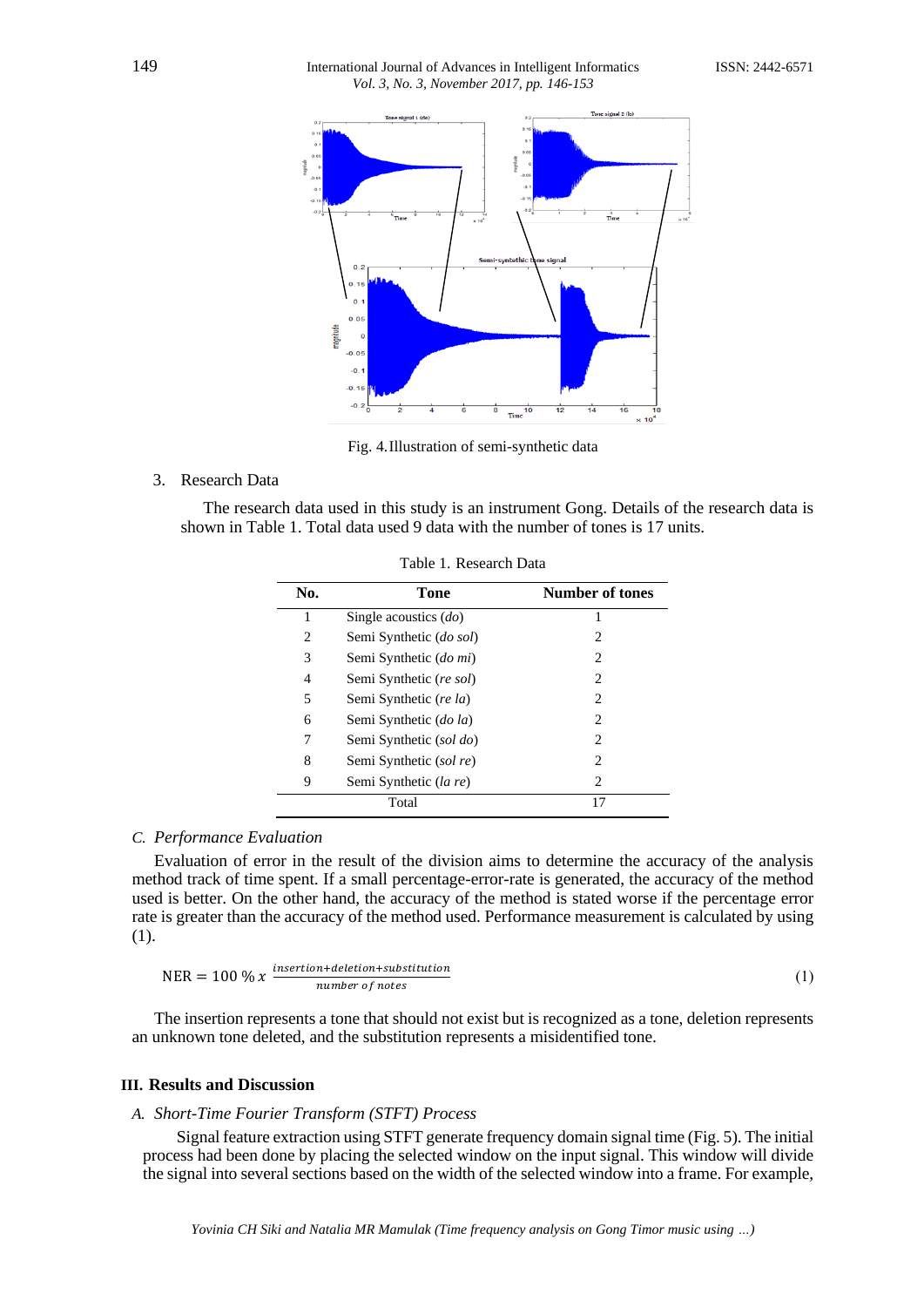the selected window is  $N = 8000$  and input signal has signal length  $l = 48000$  sampling per second. The feature extraction will start from the signal length  $l = 1 - 8000$  for sampling the first N window as the first frame. Next, feature extraction is performed again for the next signal length with signal length  $l = 8001 - 16000$  for sampling the second N window as the second frame. The extraction continues until it reaches the last  $\overline{N}$  sampling window located at the length of the signal  $l = 40001$  -48000.



Fig. 5.Ilustration of STFT process

#### *B. Overlap Short-Time Fourier Transform (OSTFT) Process*

OSTFT process is STFT development methods to produce a smoother signal spectrum. The initial distance from the next frame will be processed at the beginning of the previous frame (called h-size). The hop size *h* is arranged so that the frames overlap with *h* greater than N ( $h < N$ ) [5][7][10]. Hop size is calculated by using (2).

$$
h = 0.25 \times N \tag{2}
$$

Hop Size initialized by *h*, a constant value in determining the size of hops using 0.25 and N is initialized as the width of the window.

OSTFT process (Fig. 6) is begun by taking a window of N in the signal then determines the size of the size of h hops to make the process of feature extraction. Signal extraction step is the same as the STFT process by dividing the input signal into a window frame according to the length of N, the frame signal is given hop with size *h*. For example, the used hop size is 1000 and the input signal has a signal length  $l = 48000$  sampling per second. The feature extraction process will start from the signal length l = 1 - 8000 for sampling the first N window with the hop size of 1000 for *h*. Furthermore, the extraction starts from signal length  $l = 1000$ . This means that the extraction process will begin on the long signal  $l = 1000$  to the end of the first frame signal and a proxy of the second frame to the last frame.



Fig. 6.Illustration of OSTFT process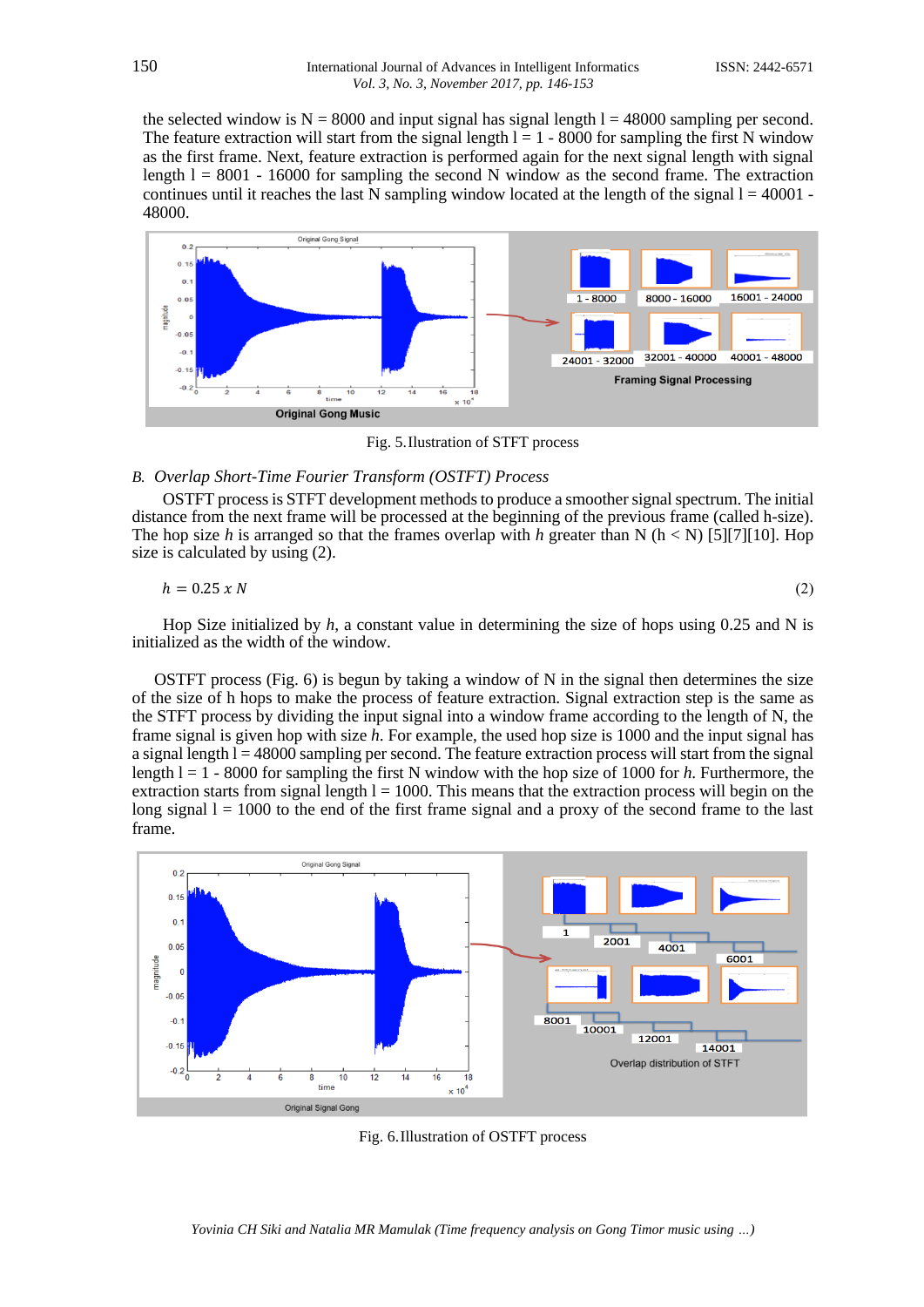#### *C. Continous Wavelet Transform (CWT) Process*

The extraction process is begun by placing the wavelet at the beginning of the signal according to the time scale  $\tau = 0$  on the scale  $a = 1$ . Then it is multiplied by the signal until everything is integrated. Furthermor, the integration is multiplied by the constant  $\frac{1}{\sqrt{s}}$ . Multiplication with constants aims for the normalization of energy so that the convoluted signal has the same energy in each scale. The end of the result shows the CWT transformation value at time  $\tau = 0$  and *a* scale = 1. Wavelets on a scale = 1 then shift to the right at time  $\tau = 1$ . Over time  $\tau$  on *a* scale = 1 is calculated and obtained the transformation value at scale = 1. Furthermore, this procedure is repeated for each scale *a* by increasing it. The calculation results for a given value will fill one line according to the time scale field. This calculation process is performed for all desired values until all signals are calculated. Fig. 7 illustrates the CWT signal calculation.



Fig. 7.Illustration of CWT process

#### *D. Data Filtering*

Tone filter processes a different tone according to the frequency band tone into the path notation, notation first for the first record, notation-2 for the second record, notation 3rd to the third record, notation 5th to record the fifth, and the notation to 6 for The sixth record. Division notation is based on the fundamental frequency for STFT and OSTFT method, and based on the basic scale cwt method. The basic frequency and base scale of the Gong tones used in the signal filtering process are shown in Table 2. The basic frequencies and basic scales are obtained from observations of three Gong instruments.

Table 2. Frequency and scale of Gong tone on three Gong instruments

| <b>Tone</b> |              | Set 1       |              | Set 2 |              | Set 3       |              | Min         |              | Max  |  |
|-------------|--------------|-------------|--------------|-------|--------------|-------------|--------------|-------------|--------------|------|--|
|             | <b>Scale</b> | <b>Frea</b> | <b>Scale</b> | Frea  | <b>Scale</b> | <b>Freq</b> | <b>Scale</b> | <b>Freq</b> | <b>Scale</b> | Freq |  |
| $\bm{Do}$   | 90           | 428         | 100          | 450   | 108          | 386         | 90           | 386         | 108          | 450  |  |
| Re          | 80           | 490         | 86           | 438   | 99           | 390         | 80           | 390         | 99           | 490  |  |
| Mi          | 71           | 549         | 80           | 481   | 85           | 453         | 71           | 453         | 85           | 549  |  |
| Sol         | 59           | 639         | 69           | 549   | 75           | 540         | 59           | 540         | 75           | 639  |  |
| La          | 53           | 760         | 52           | 645   | 68           | 640         | 52           | 640         | 68           | 760  |  |

In the process of STFT and OSTFT, the signal filtering process is performed by dividing the frequency into the maximum path and minimum signal path by using the basic frequency range in Table 2. For example, the maximum frequency of the *Do*'s tone is 450 and the minimum is 386. Thus, signal with frequency band range 386 to 450. The filtering process in CWT is performed by dividing the frequency into the maximum path and minimum signal path by using the base scale range in Table 2. Supposing the maximum scale on the *Do*'s tone is 108 and the minimum is 88. Thus, the search process will get a signal whose range of paths is 88 to 108.

### *E. Time Accuracy*

The comparison of time accuracy shows the comparison of time-frequency accuracy in semisynthetic *mi do* of research results. Comparison of experimental data while others are not shown because their basic similarity frequency accuracy of time for each tone in the experimental data,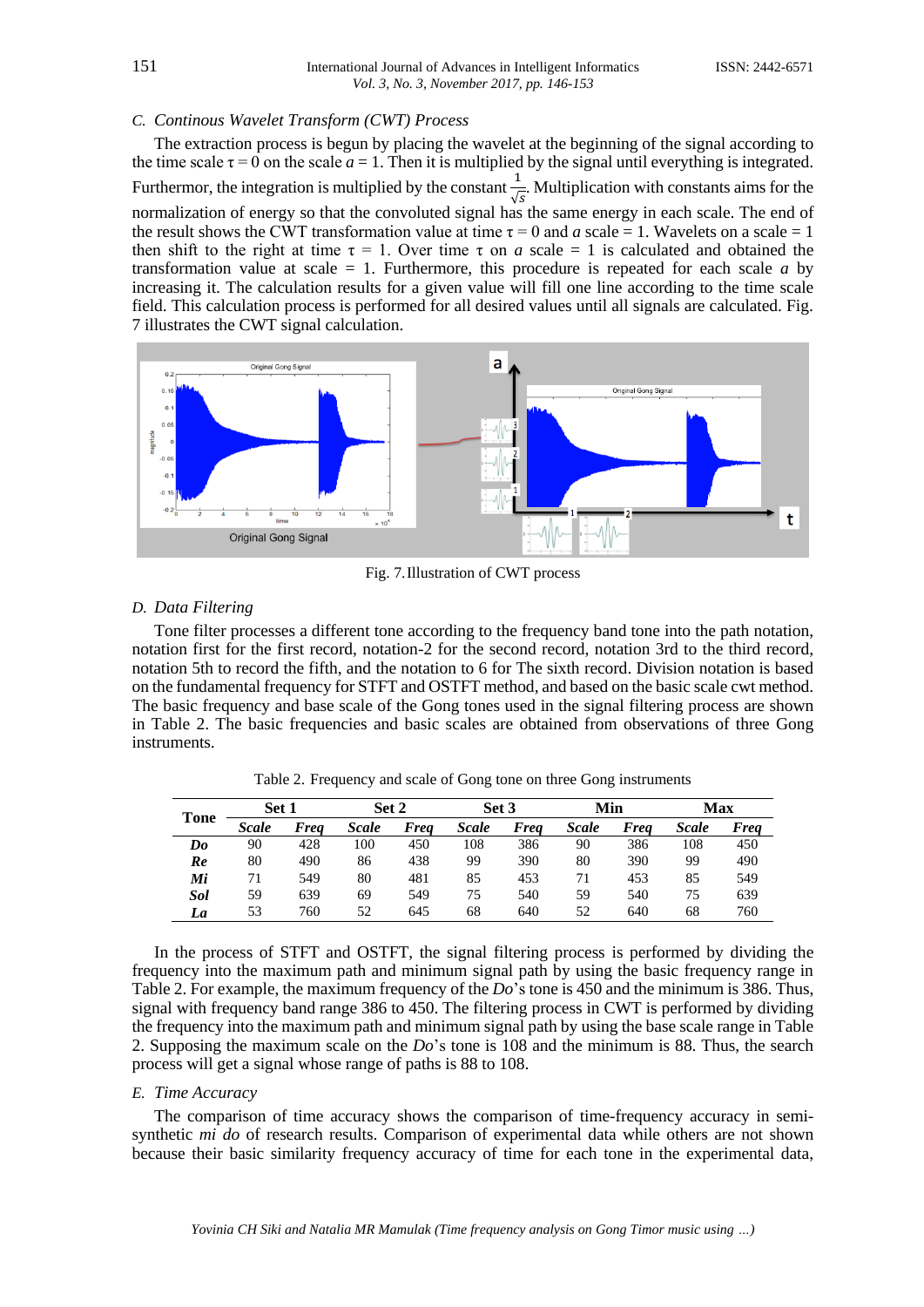However, the method used will make differentiation. Accuracy of time obtained through the equation (3).

$$
X = \frac{F s x (t_{2(STFT;OSTFT)} - t_{1(STFT;OSTFT)})}{t_{2(CWT)} - t_{1(CWT)}} x \frac{1}{1000}
$$
\n(3)

Comparison is done by comparing the accuracy of CWT method with STFT and OSTFT methods. Based on the observations, the timeline comparison of three methods is shown in Table 3.

The comparison results show that the CWT method has an accuracy of less than 1 millisecond  $\leq 1$ ms). The smallest accuracy obtained after making a comparison between STFT and OSTFT methods that have the best time duration.

|                  |                 |            | <b>Accuracy</b> (Delta t) |                         |  |
|------------------|-----------------|------------|---------------------------|-------------------------|--|
| <b>STFT</b>      | <b>OSTFT</b>    | <b>CWT</b> | <i><b>STFT/CWT</b></i>    | <i><b>OSTFT/CWT</b></i> |  |
| $15 \text{ ms}$  | $23 \text{ ms}$ | 80000 ms   | 0.01                      | 0.02                    |  |
| $3.5 \text{ ms}$ | $12 \text{ ms}$ | 80000 ms   | 0.00289                   | 0.0099                  |  |
| $2 \text{ ms}$   | 6 <sub>ms</sub> | 80000 ms   | 0.00165                   | 0.00496                 |  |

Table 3. Comparison of CWT method time accuracy between STFT and OSTFT

### *F. Filtering Data*

Evaluation of the accuracy obtained from the screening aimed to determine the accuracy of the method of dividing the signal into the path notation. The evaluation was done by calculating (NER). Best accuracy has been produced by the method that has the smallest error. The accuracy of the performance results is shown in Table 4.

| <b>Method</b>       | $NER$ $(\% )$ |
|---------------------|---------------|
| STFT $(N = 24000)$  | 35.29 %       |
| $STFT (N = 16000)$  | 35.29 %       |
| $STFT (N = 8000)$   | 35.29 %       |
| OSTFT $(N = 24000)$ | 47.05 %       |
| OSTFT $(N = 16000)$ | 35.29 %       |
| OSTFT $(N = 8000)$  | 35.29 %       |
| <b>CWT</b>          | 5.88 %        |

Table 4. Accuracy STFT comparison method, OSTFT, and CWT maintain tone based on screening results

The obtained accuracy shows that the STFT method has the same precision value for all window lengths. OSTF methods produce the best accuracy on the length of the window 16000 and 8000, while the length of the window to 24000 results have an accuracy value of 47.05% due to the large window length. The length of the large windows known to provide low resolution and low frequency so that the signal amplitude widened. However, the three methods used by CWT provide the best accuracy of 5.88%.

#### **IV. Conclusion**

The study compared the frequency of two-tone Gong Timor using the Short-Time Fourier Transform (STFT), Overlap Short-Time Fourier Transform (OSTFT), and Continuous Wavelet Transform (CWT). Experiments of 9 data showed that CWT has the best accuracy with an error rate of 5.88%. These results indicate that the CWT method is more appropriate to represent the timefrequency domain tone signals in a variety of tones Gong, such as the detection of onset and the introduction of musical notation or transcription.